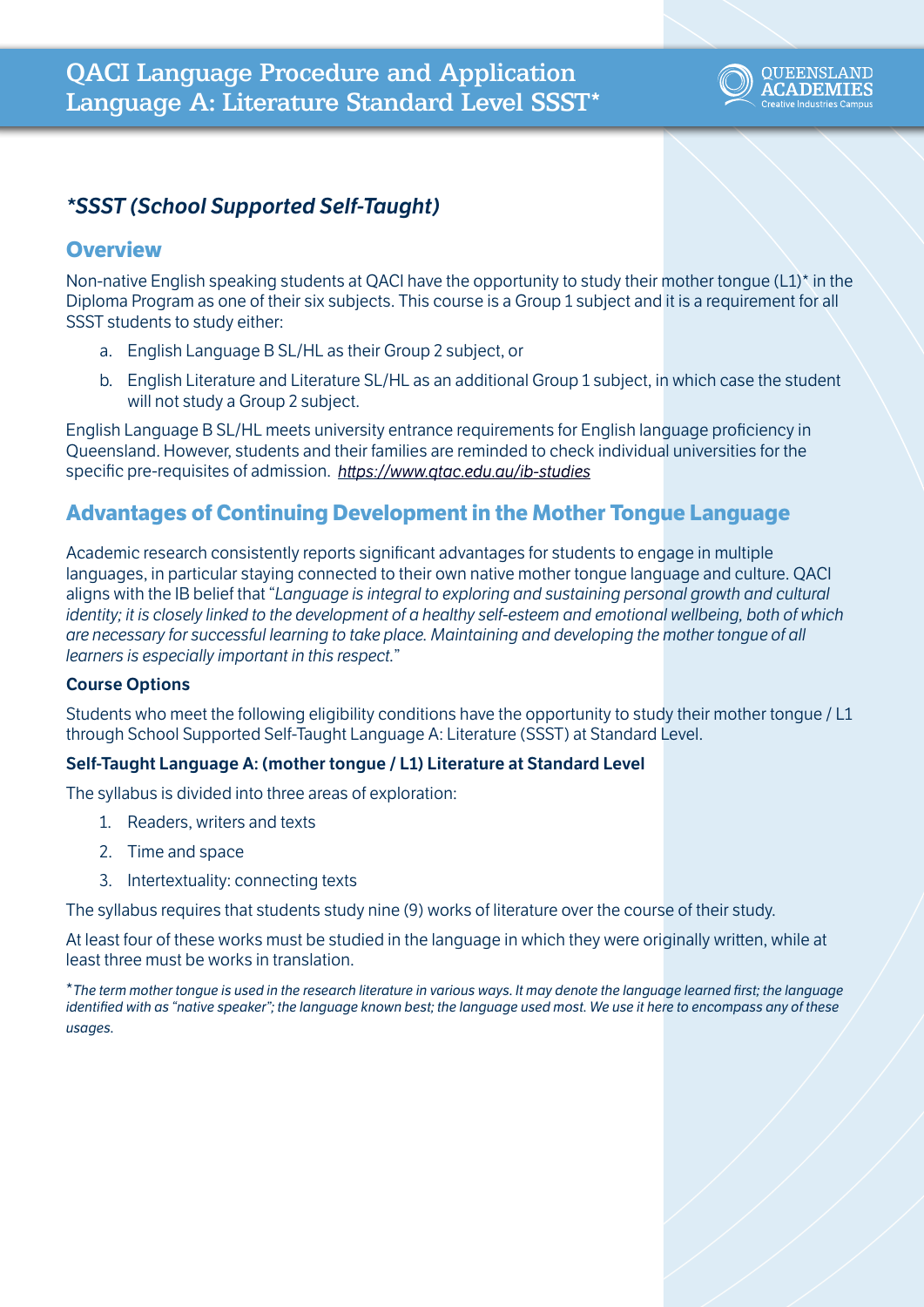## **Assessment**

All assessment tasks will be marked externally. There are three components to the assessment program for SSST students

| Assessment      | <b>Assessment Task</b>                                                                                                                                                                   |  |
|-----------------|------------------------------------------------------------------------------------------------------------------------------------------------------------------------------------------|--|
| Paper 1         | Write a formal quided literary analysis commentary in response to one of<br>two unseen literary extracts.                                                                                |  |
| Paper 2         | Write a comparative critical discussion of two works studied during your<br>course, in response to one of four given questions                                                           |  |
| Individual Oral | Deliver a 15-minute prepared presentation around a global issue in two<br>literary works studied. One of these works must be in translation and<br>one will be in its original language. |  |

#### **Eligibility Conditions**

- To be eligible to study their mother tongue / L1 as an SSST subject students must meet defined criteria:
- Final approval will be given on an individual basis at the discretion of the Deputy Principal / IB Coordinator, HOD English and HOD Languages
- Students may incur additional fees for the administration and marking of assessment which must be paid prior to the marking process
- English will be studied as either Group 2 Language B (English SL/HL) or Group 1 Language A (English) at SL / HL, dependent on QACI's recommendation of the student's eligibility during the Pre-IB Program (Year 10)
- Behaviour and Effort will be considered, along with progress in all subjects, when considering approval for a student to student at mother tongue / L1 level
- An interview will occur as part of the eligibility process.